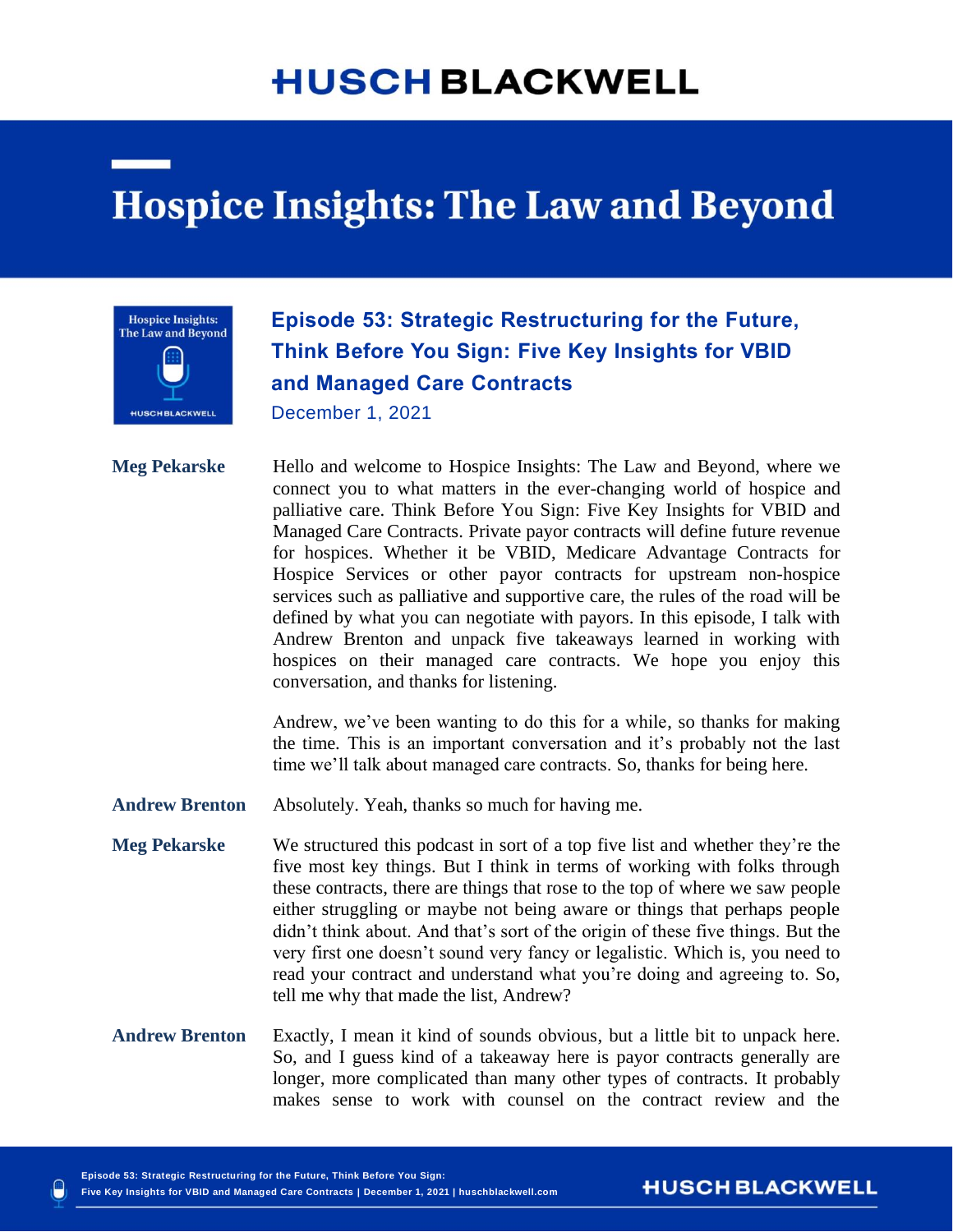negotiation process. But kinds of ways in which some of these contracts may be a bit more involved perhaps than providers are used to, is kind of the form in which the contract often takes. So, hospice's other provides often do already have contracts with private payors, and if you're considering entering a managed care arrangement,. often a payor will give you a contract that's in the form of an amendment to the existing kind of base participation agreement which may have been signed by a prior leadership. Staff may not be intimately familiar with those terms, so in reviewing the contract for the managed care arrangement, you will want to make sure that you really understand both terms obviously, but also the terms of the base agreement and kind of how the terms of the amendment and the agreement interact with each other.

- **Meg Pekarske** Exactly. And I think these contracts can be quite old. I mean we've run into contracts where the base agreement is ten years old. And I think where we started the intro here about more of your revenue is going to start going through this contract. So, I really think most people just sign their contracts and never think another thing about it. It's like, we have two patients a year on this contract, it doesn't really matter, right? And now this is going to perhaps govern 60 percent of your revenue; those payment terms really matter in a different way. And so, I think spending time and whether that's working with outside counsel internally, you should not just sign these contracts and even if you don't end up changing anything, you still need to understand sort of the rules of the road as laid out. And just because it's going to be more impactful to your organization, and so some of these nuances maybe didn't cause a logjam prior, but now I know some folks have said for example when they move to Medicaid Managed Care, they had to hire a whole other billing person just to deal with all the billing issues to get claims submitted and prior auth and all these different things. So anyway, important to just read the contract.
- **Andrew Brenton** Yes, and kind of on your point of prior auth, another thing that we often see in contracts that kind of behooves just taking a close examination, are the fact that many of these contracts tend to incorporate buyer reference documents and other information that aren't even in the four corners of the agreement, such as prior authorization, policies, procedures. The payor's provider manual will often be referenced in the amendment or in the contract, but the terms are not set forth there. So, you need to kind of do your own due diligence. Go on the payor's website, try to find these documents; anything that is going to be a referenced as a term in the agreement that is not in the agreement is going to be critical to understand as well.
- **Meg Pekarske** And to pick up on something you said earlier is, who needs to understand this? You use the word leadership, right? So, this is more than just billing, right because I think often, we think of payor contracts like who needs to understand that. Oh, it's our billing department because they need to know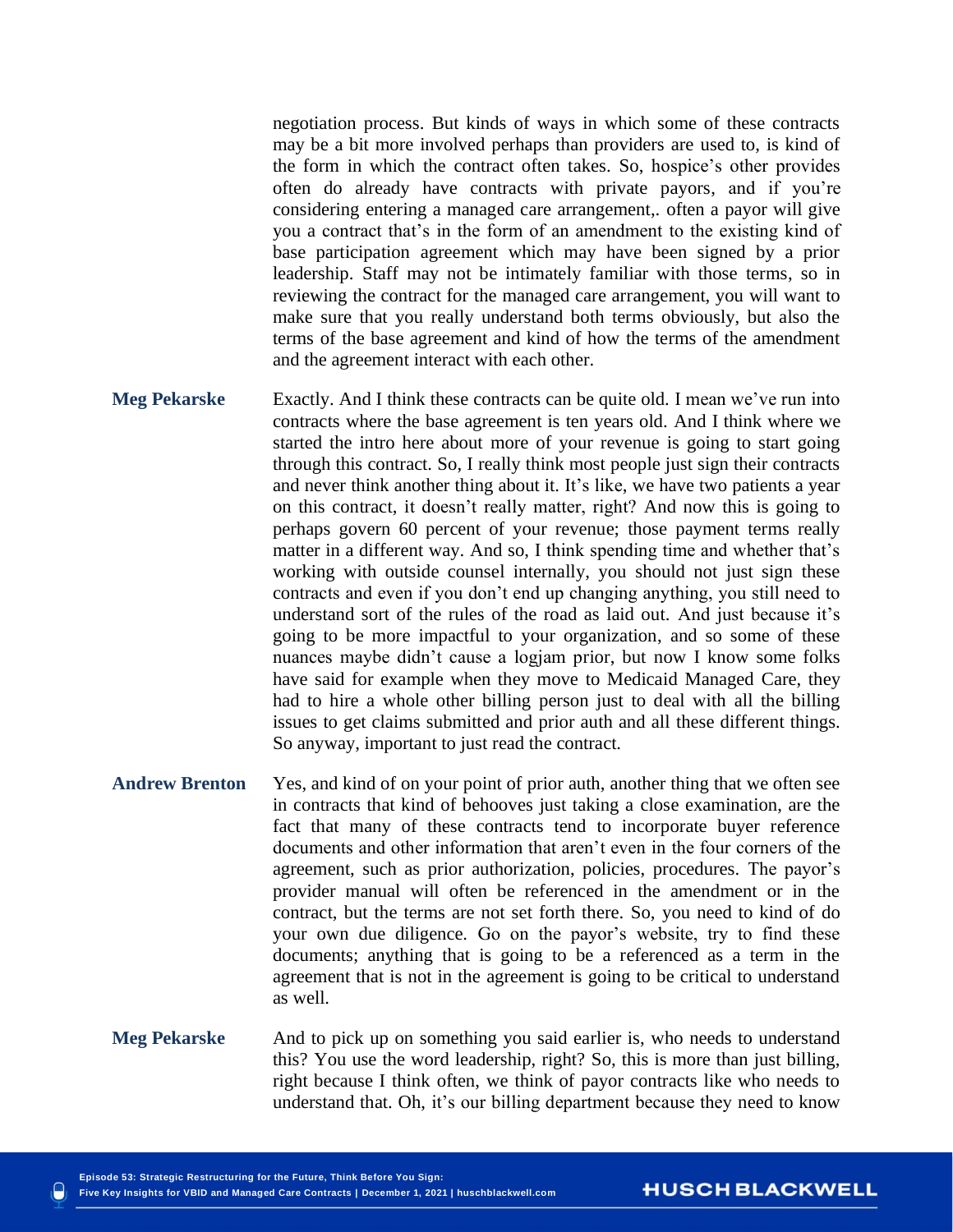the special way to submit these claims and what's a clean claim and all this stuff.

But there's a lot of business considerations, like how's this going to impact your cashflow and some of the other things we're going to talk about that in terms of who in your organization needs to understand what everyone's agreeing to. It is probably that diverse set of your leadership team, because again as perhaps 60 percent of your revenue may end up coming out of this agreement. Right? Like that base contact has already been in place for 10 years. You're not going to get a new one because people who have had VBID contracts, they had contracts with this Medicare Advantage plan before. And so, as you said, it is just an amendment to that existing agreement. It's not a brand-new agreement. So that's obvious, but hopefully some wrinkles there about, you know, why it's worth the investment to understand what you're signing.

The next thing is about understanding your leverage, right? Some people may say "okay I'm not going to read this, because I'm not going to be able to change anything, so I'll just sign it and I want to get into the new frontier, so I'm just gonna sign this and then, you know, hope for the best." Obviously, our conversation on the first point should hopefully give you pause, but, you know, there are opportunities for negotiation, so why don't you talk about this leverage point?

- **Andrew Brenton** Yep, yep, don't underestimate your potential leverage if you're even if you are dealing with very large payers. Payers often have network adequacy obligations so, basically requirements to go out and contract with sufficient number of in network providers to care for their population, so they may have their own sort of requirements to contract with you, depending on whose all in your service area. Additionally, when we're talking about Medicare Advantage, if you are an out-of-network hospice for that plan, they still have to play traditional Medicare rates, so if they are trying to get you to agree to you know, sort of a haircut on the you know, the in-terms of treating hospice patients, so you are getting a haircut on the traditional Medicare rate. Well, if they don't contract with you, then they have to pay the full 100% of the Medicare rate so that could be another sort of leverage point; again, a lot of this sort of depends on your geography, how many other hospices are ...
- **Meg Pekarske** Isn't that, is that point, Andrew, just because of how Vidad works right now? But in the future that could change?
- **Andrew Brenton** In the future that could change yeah.
- **Meg Pekarske** Yeah yeah.
- **Andrew Brenton** But currently, and I think even for the upcoming 2022 plan year, you know,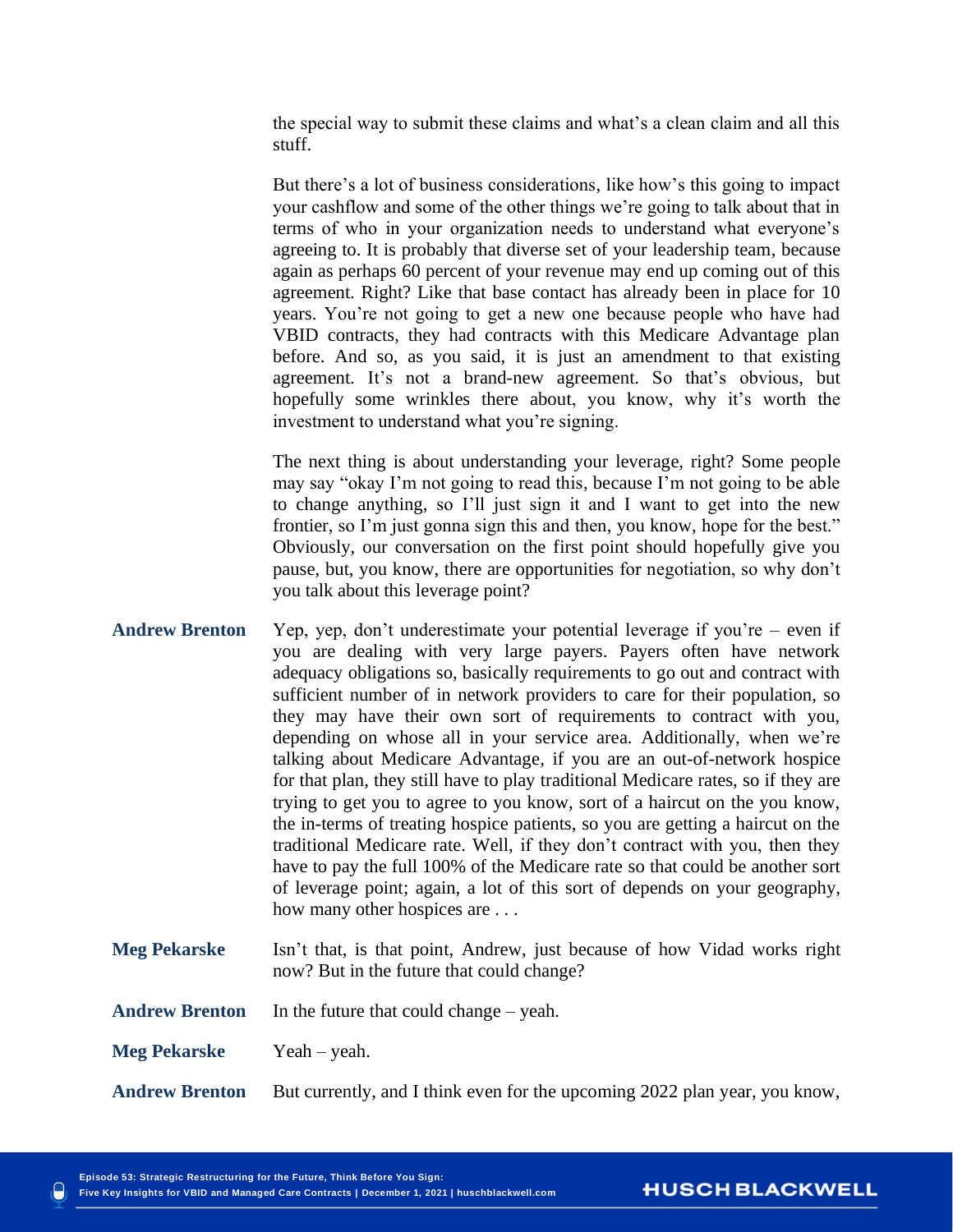that is the case, that you would get the traditional Medicare rate if you're not in the *(interrupted)*

- **Meg Pekarske** Yeah yeah and well, I think that you know some of the things that you may ask for isn't the moon, right? When we talk about some of these other things, um, and so and I think obviously those folks who are in CON states, right – there is not that many people that are available to serve and I think you know from a very big picture standpoint you know the number of hospices may be decreasing over the next 5 years, right, and so for all the other forces that we talked about in other podcasts and the consolidation that is happening in the marketplace, so I think it's not worth spending time red-lining this contract and asking for some changes; because they may very well need you to and if you are the best quality provider in your area; you know, they want best quality providers – right – that makes them look better and what not, so what's the third one, Andrew?
- **Andrew Brenton** The third has to do with just making sure that you understand the services that you are agreeing to provide, which may be beyond just hospice care, but the services as well as the payment terms for those services just to make sure that that fits within your organization that sort of meets your revenue needs, you know, so there is more to unpack here, but essentially you are probably going to be providing traditional hospice care – well where are you getting paid for that and the work that we've done on this, we are seeing payers try to make the hospice take a bit of a haircut off the Medicare rate. Well, how much is the haircut that you are being asked to take – uh are you getting paid not only for the full levels of care, their per diems for those, but are you also getting paid for physician visits or SIA? Sometimes that isn't always clear on the contracts that we have looked, and then are you also being asked to provide things that aren't traditional hospice care. This comes up more in the *(inaudible)* and the Medicare Advantage world, but we are seeing hospices being asked to provide in home respite care, being asked to provide transitional concurrent care coordination with essentially sort of working with non-hospice providers to ensure that the patient for a period after hospice election still has access to some curative treatment options as well.
- **Meg Pekarske** Well and I think, Andrew, on that point too, not only what those services are but who are the qualified people that have to provide that service, but when you are thinking about the financial impact of this contract in your organization – right, you don't want to sign something that you are going to go belly-up with, right – so what flexibility, because some of these things, right, when we talk about outside the hospice benefit, like this in home respite, is something that if you got to be *(inaudible)* contract that's in there, right? But who has to provide that service, and looking at that I think it says it can be a CAN; it doesn't need to be an RN, – right?

**HUSCH BLACKWELL**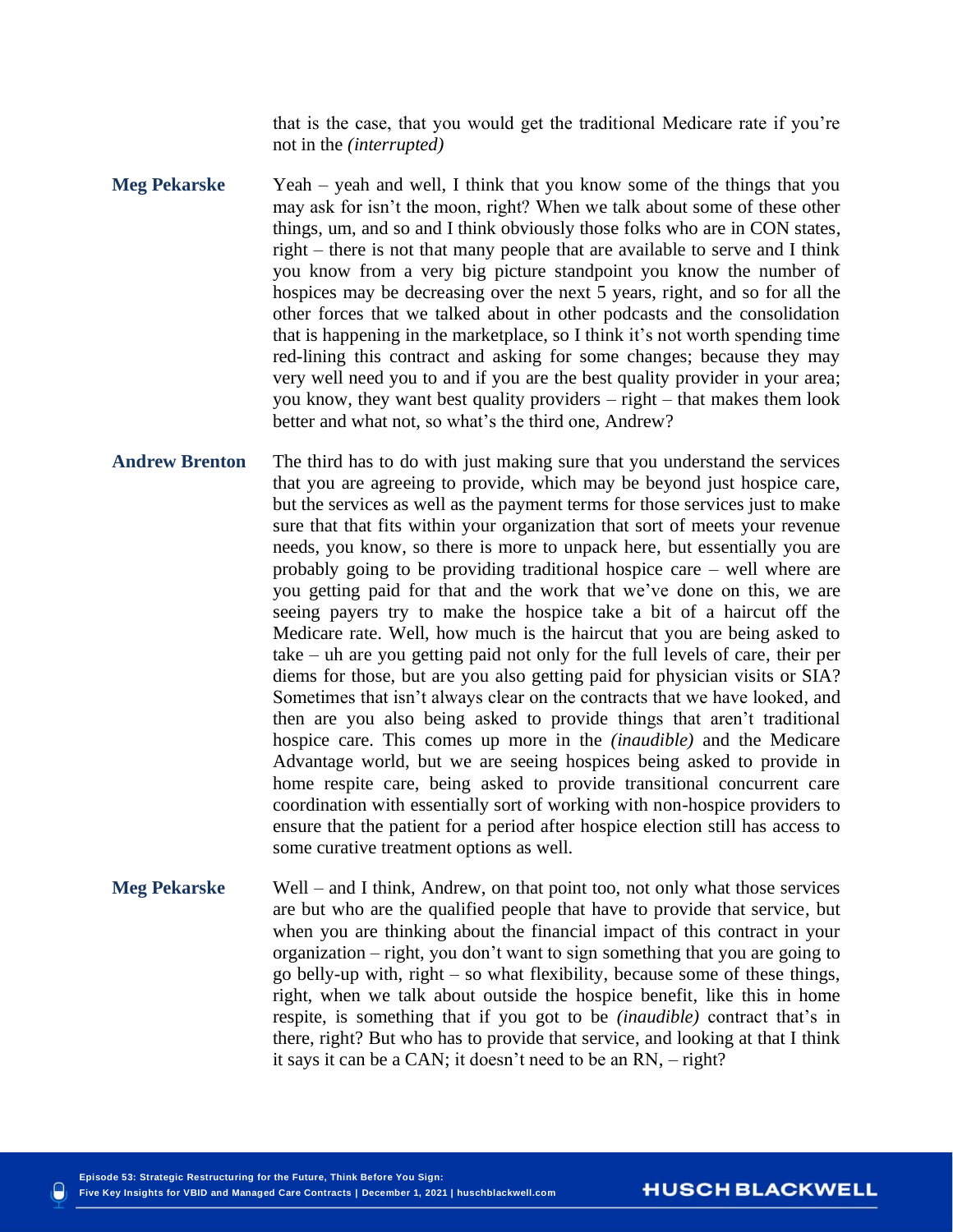### **Andrew Brenton** Right.

- **Meg Pekarske** It is from the contracts we have seen, which obviously in terms of staffing shortages that are out there and you know all that stuff really important to understand what kinds of flexibilities you have, and then obviously we are working with a lot of folks who are not – the contracts that are coming up ae not the big kinds of contracts; they are per member per month sort of support care contracts, uh, to try to essentially do community-based palliative care for some big payors and what not, and so right now you are sort of writing your own service, right – this is – we are making up a sort of new model of care that is not necessarily defined yet, so what are you offering and what are their representations about the types of professionals, because obviously that mix is really important in understanding, to the point you made earlier, what the cost is for you to administer and how much of a haircut is this going to be and, you know, are some of the things I have to do. You talked about the coordination of care concurrent care, whatever . . .
- **Andrew Brenton** Yep . . .

#### **Meg Pekarske** The contracts we're seeing, you know, you don't get paid for that, right?

**Andrew Brenton** Right, right, exactly.

- **Meg Pekarske** Anyway, you know, I think again, it sort of seems like the obvious point about understand what you are getting paid for, but the wrinkle of who has to do this – right? Don't assume, especially when it is outside the Medicare Regulations for Hospice, that you have to staff it with a certain type of professional, so…
- **Andrew Brenton** Right, right. Yeah, and sort of on this point as well, we are also seeing that not all terms in these paracontacts are really appliable to hospices, or I guess kinda specifically address hospice's professional responsibility obligations. We are not always seeing that *(inaudible)* to hospice is the one that is responsible for making eligibility determinations relatedness determinations, so that might be something else to look for and just to confirm that you are not going to be responsible if you don't authorize the service or if services aren't included in the plan of care. Just some sort of core hospice concepts that were not seeing always show up in these payor agreements.
- **Meg Pekarske** Yeah, very good point. So, um, so the fourth thing is about over-payments, and you know I do a lot of speaking on audits, and this is one of the silver linings that with the potential carve-in to Medicare Advantage, and if you have high market Medicare Advantage, you now might house auditing, uh, you pick CPI all these audits that we deal with; is that going to be impacted because those are for Medicare fee for service, and when you are under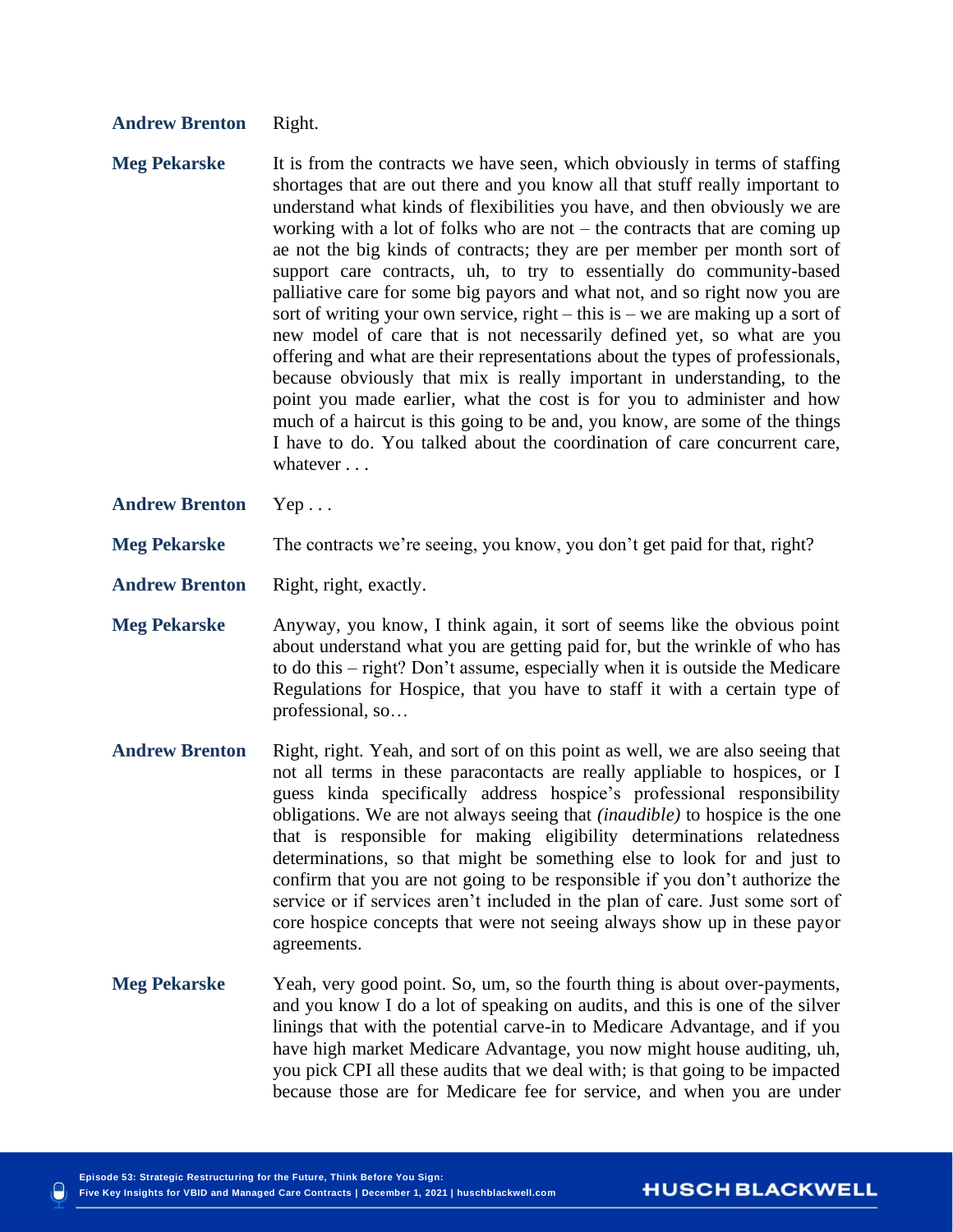Medicare Advantage they have their own audit kind of functions, so that I think that really could look very different, and not that there won't be any, but it's going to be different, and you know there are some pros and cons, so tell me what you are seeing in this whole overpayment scenario with these paracontacts.

- **Andrew Brenton** Just like you said, this is a lot different than Fee for Service Medicare where we have the four stages of the administrative appeals process, followed by an opportunity to take your payment dispute to Federal Court. We are not seeing that in these para-agreements rather you have to follow the payor's own internal grievance or appeals procedure, and if that doesn't work out for you, you got to go to binding arbitration. So, it's a lot of, you know, very different environments. We are also seeing some offset language, so this is when the payor determines that they made an overpayment to you, and then instead of just trying to collect the money from you directly, they will try to offset the over-payment against future payments owed to you. In the contracts that we've seen, the payor has a lot of rights, you know, a great ability I guess to do that, so it might make sense if that's how your contract reads to kinda try to push back a bit on that and maybe try to inject a bit more due process, such as more robust appeal rights into the contract so that you are, you know, you are sort of not at the whim of the payor sort of over-payment determination.
- **Meg Pekarske** I think the point you are making here with off-set is important so in traditional Medicare, right – if you get a multi-million-dollar audit, you have accelerated appeal rights that allow you to stay recoupment right offsets like recoupment.
- **Andrew Brenton** Yep.
- **Meg Pekarske** Essentially what you are saying is, hey, there is no stay pending, you know, my appeal through even this grievance procedure, and I think you know is that something that you can push back on, or at least you got to be aware of that, right – that's immediate cash flow impact, and so, yeah, you're not going to be able to change the appeal rights of, you know, the payor right, you know, but in terms of when does that actually become due and where in the dispute process does that, you know, that off-set come into play, and so I think while auditing will look different because you can't stay off recoupment and other things, there could be, you know, different kinds of impact, and I think what you just said about the appeal process, I mean, people may say good and bad things about the Federal Appeals process, like, oh is it really independent and all that stuff, but you know, probably in comparison more independence?

**Andrew Brenton** Yes.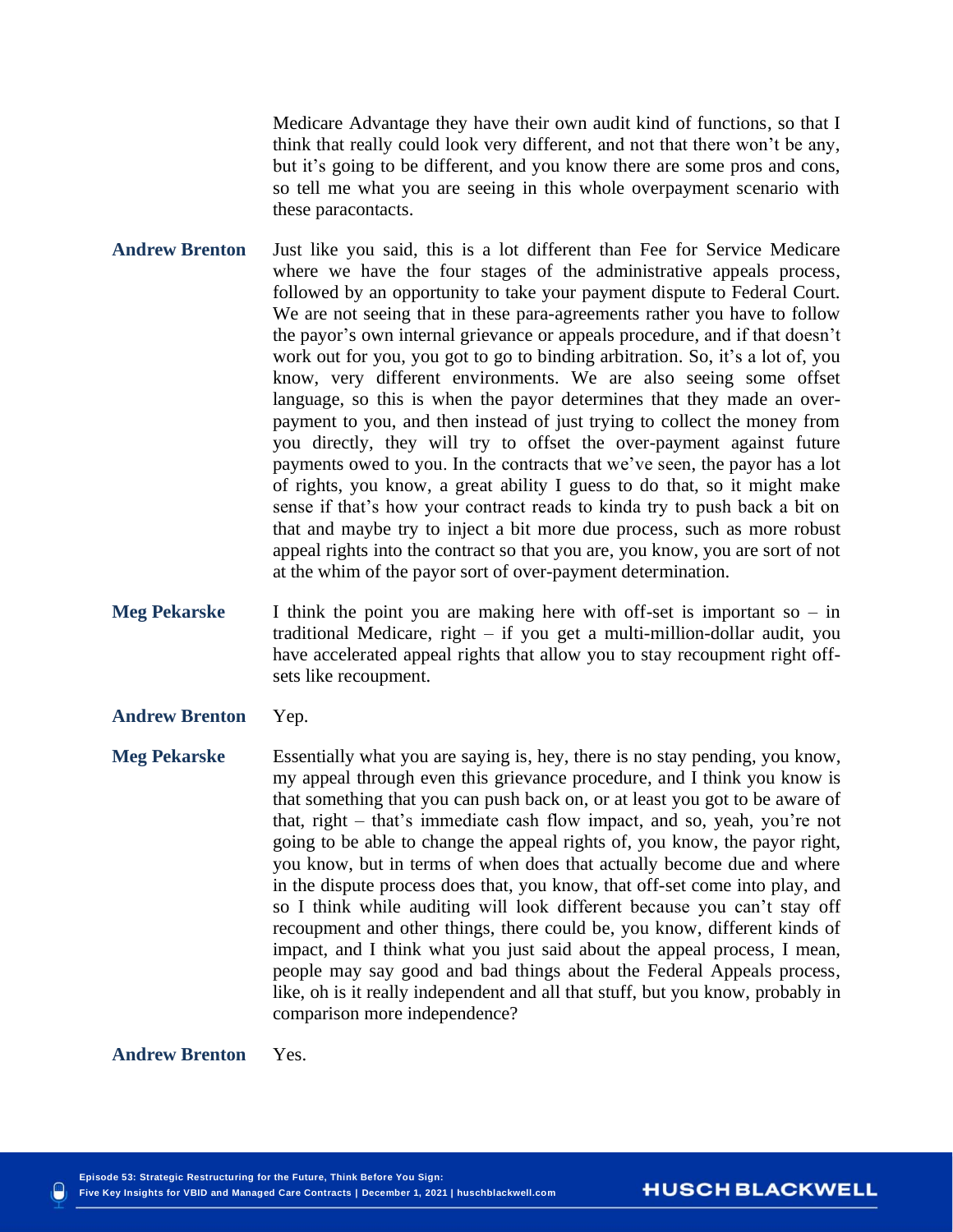**Meg Pekarske** You know, I don't think you probably see the level of over-turn rate that we ultimately get at ALK in a private payor kind of relationship, and so I think that is the rules of the road and also you know, good or bad if you are always the squeaky wheel, like, they don't have to work with you, right, like this is, it's just different when you are managing a relationship, I mean lots of people don't think about, you know, when I bill Medicare this is a relationship, right, because it's like, it's like a *(inaudible)* willing provider standard – I'm Medicare certified, you have to pay me, and here it's like, well, if you are difficult as a provider to work with, you know, they don't necessarily, well if they have network adequacy they don't need to necessarily work with you, so.

**Andrew Brenton** Right, right.

- **Meg Pekarske** So, I think um you know, hopefully, you know, that people will not find that there's a lot of disputes, like, so the things that we're talking about that there's not going to be you know, huge off-sets and giant audits coming out of these kinds of contracts, but just something to be aware of. So, as we close out, what's our fifth sort of take away?
- **Andrew Brenton** Well, it's very apropos because we are talking about closing out of the managed care arrangement or your ability to do that. So in our experience we are not always seeing that hospices or providers are given the explicit ability to exit the managed care arrangement, or if they have that ability, it is really through terminating the underlying based agreement, which probably isn't something that you would want to do, or it's sort of an extreme, I guess, reaction. If you stay within the base agreement but get out of the managed care arrangement, that is probably preferred.
- **Meg Pekarske** Well, and when you say that, you just mean the VPED contract, right?
- **Andrew Brenton** Yes.
- **Meg Pekarske** Like and so that essentially because the VPED is handled through an amendment if you're like, "hey this isn't really working for me, I don't want to be a part of this," you know, can you terminate the VPED amendment without saying, I'm never going to work with this payor for anything.
- **Andrew Brenton** Exactly.

**Meg Pekarske** Or anything and so understanding that.

Yeah, exactly and you know, as you, and if you do in turn to one of these VPED amendments or VPED contracts, you know, and you find that maybe you aren't getting as much patient volume as you had thought, so maybe the haircut that you had to take on hospice, maybe that is kinda compounding, you know, your revenue issues, and maybe you don't really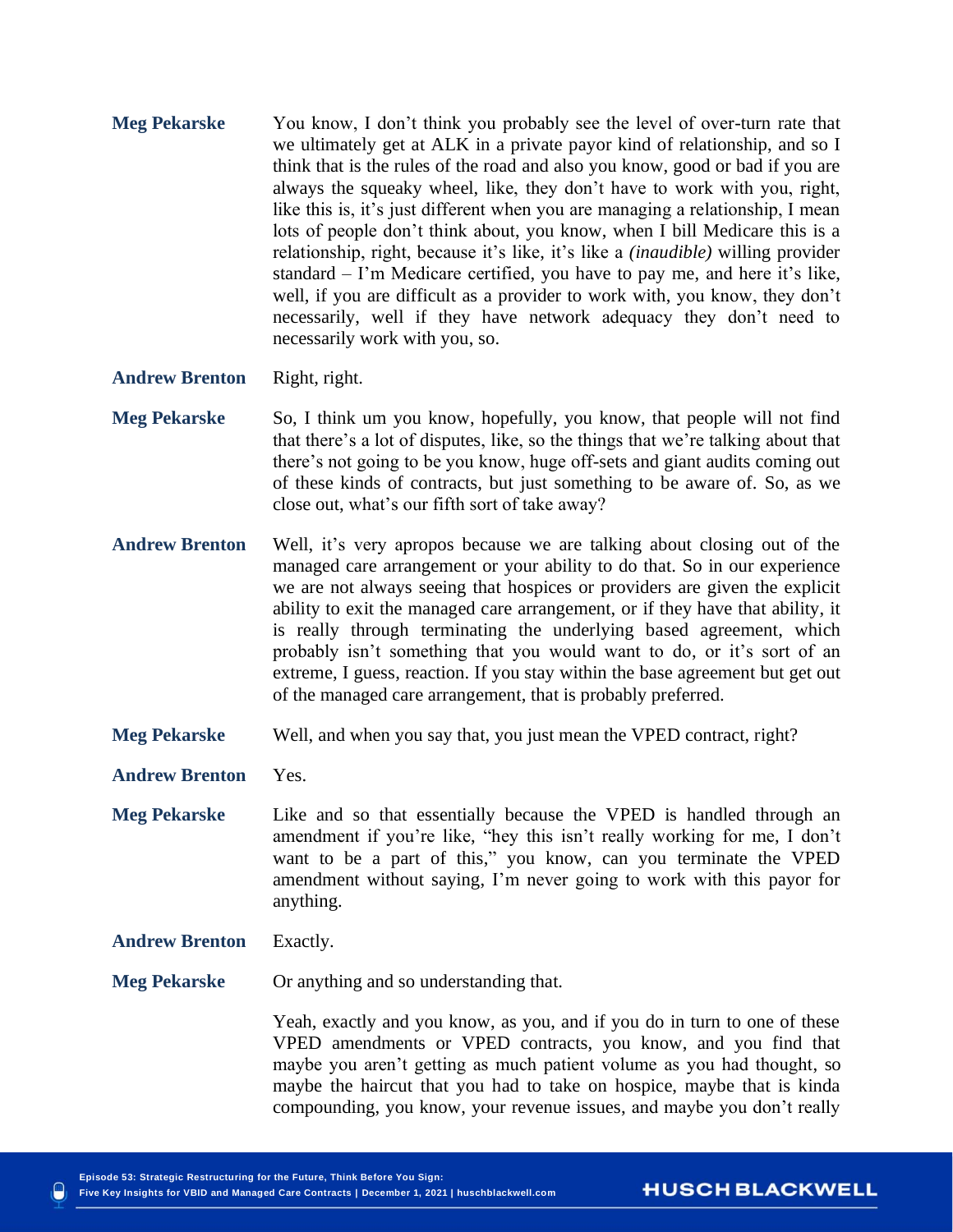want to be in the arrangement anymore, and maybe that is why it's important to understand your ability to get out of the VPED components of your payor contracts. Uh you know, and perhaps pushing back if, you know, the terms basically say that it's an indefinite duration that you have to be in this VPED component with the payor, maybe trying to push back on that, giving yourself some opportunity to exit the managed care portion of the payor contract.

**Meg Pekarske** I think the flip side though the payor can terminate with you. So, right – I think the way for folks to think about these things is what am I used to know – what's my current landscape, and then how is that going to change. So, right now, you have to be terminated from Medicare, right, to essentially not be able to get paid anymore, right, which, and there is a bunch of due process for you to get terminated from Medicare because it is essentially an any willing provider standard. If you maintain your Medicare certification, right, your pass your surveys, you do that stuff, you keep your enrollment, you can get paid; there is a sort of these rights. Well now you are in a private payor contract, and they could terminate it and they could terminate it for probably no cause, right? So back to the whole idea of relationship. This is a relationship, right? So, and I think that is sort of a different mindset than we maybe had before, you can be out of the game and again, when the full carve in actually happens, whenever that may come to be, and 60% of your patients are on Medicare Advantage Plans, and they are essentially, they have to get out of Medicare Advantage to come to you, how many people are really going to do that, right, because you are out of network, probably not that many, so I just think it is a different kind of mindset and you know, I don't think that payors are terminating their arrangement with providers all the time, but, know that there's a really different standard you have with what you are currently working on with Medicare. You might have had a contract, longstanding contract with payors and this has been fine, it's been in there, right, they could always terminate this, well, that's when you had a two-patient census with this payor, what if now 300 of your patients are subject to this contract and you lose this contract – where is your business, right?

#### **Andrew Brenton** Right.

**Meg Pekarske** And especially as more of our revenue may be coming from, you know, palliative care and what not, you know, our diversification, yes we are providing these different services, but are probably still going to be with a couple primary payors, right, and so it is a different mindset, and obviously the rest of healthcare has been dealing with this, I mean hospice is a bit unusual in that 90+% of our revenue comes from traditional Medicare. The shift in mindset I think is going to be more impactful for us, and so understanding how the contract can be terminated and what your rights are, you know, managing that relationship, trying to both I think defend your organization, right. That doesn't mean you just sign everything that's put in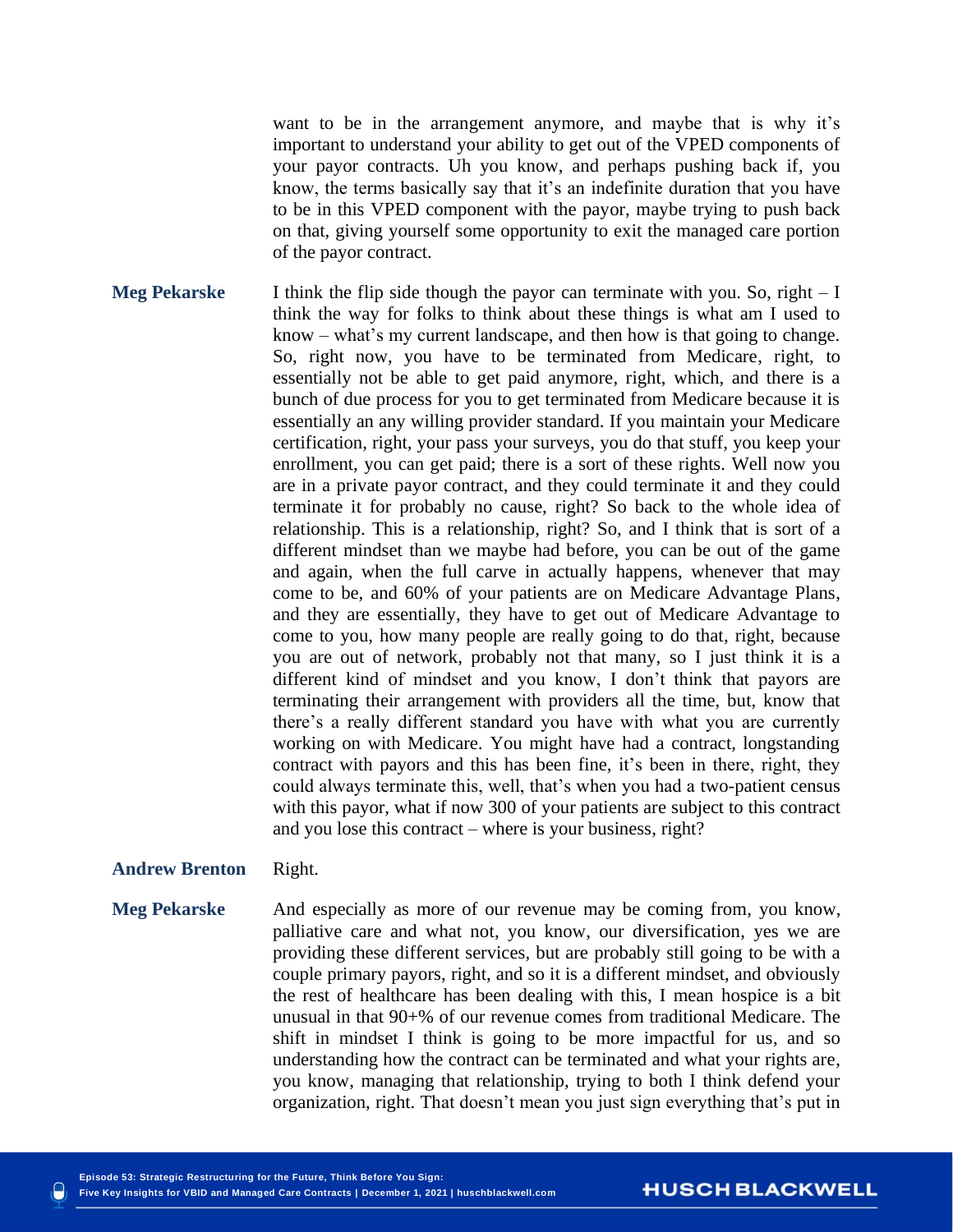front of you, but you need to try to work things out is what I think is ultimately . . .

- **Andrew Brenton** Yep.
- **Meg Pekarske** Um but any closing thoughts?
- **Andrew Brenton** Not really, you know, this is sort of as we all know kind of where are things are headed in terms of, you know, the carve-in is coming and more of your revenue is going to be tied up in these managed care arrangements going forward so um – yeah just wanted to highlight these, uh um, kinda top considerations I guess for trying to think about, um, your relationship with these payors and how you might want to approach a contract if you are provided one.
- **Meg Pekarske** So, and just to re-cap, you've got to read your contract, you've got to know how much leverage you have, understand what you have to provide and who has to provide that and how much you're going to get paid to do that so you can understand from a budget standpoint what that means for your organization, understand how over-payments and auditing happens, and then finally how can you exit an arrangement and both not how you – hospice can do that, but also how you can be exited from the arrangement. .
- **Andrew Brenton** Right.

.

- **Meg Pekarske** And uh, and what is essentially perhaps no cause termination and what does that look like, so, well I think this will probably one of many conversations. This is an evolving area, and I think it is a really exciting opportunity, and I think payors are really open to how can they partner to provide great outcomes and provide care where patients want to be served, and we are the exact right people to help solve that problem. Right, we have awesome patient satisfaction. We are great at managing care in the home to a budget, so we are the people that can own the space of supportive care, palliative care, whatever you want to call it and survive *(inaudible)* too so we do have a lot of power *(inaudible)* and power so we have a lot of value to add and I think sort of own that space as an industry, but, you know, don't do it needlessly and just sign whatever you say, just and just a handshake, like oh that's good . . .
- **Andrew Brenton** Right, right.
- **Meg Pekarske** And whatever the contract says doesn't matter, because you know, this is, you know, a complicated arrangement, so uh well I, you are our one of our key people doing all these managed care contracts and what not, so I look forward as new things come up, I look forward to sharing these with our audience.